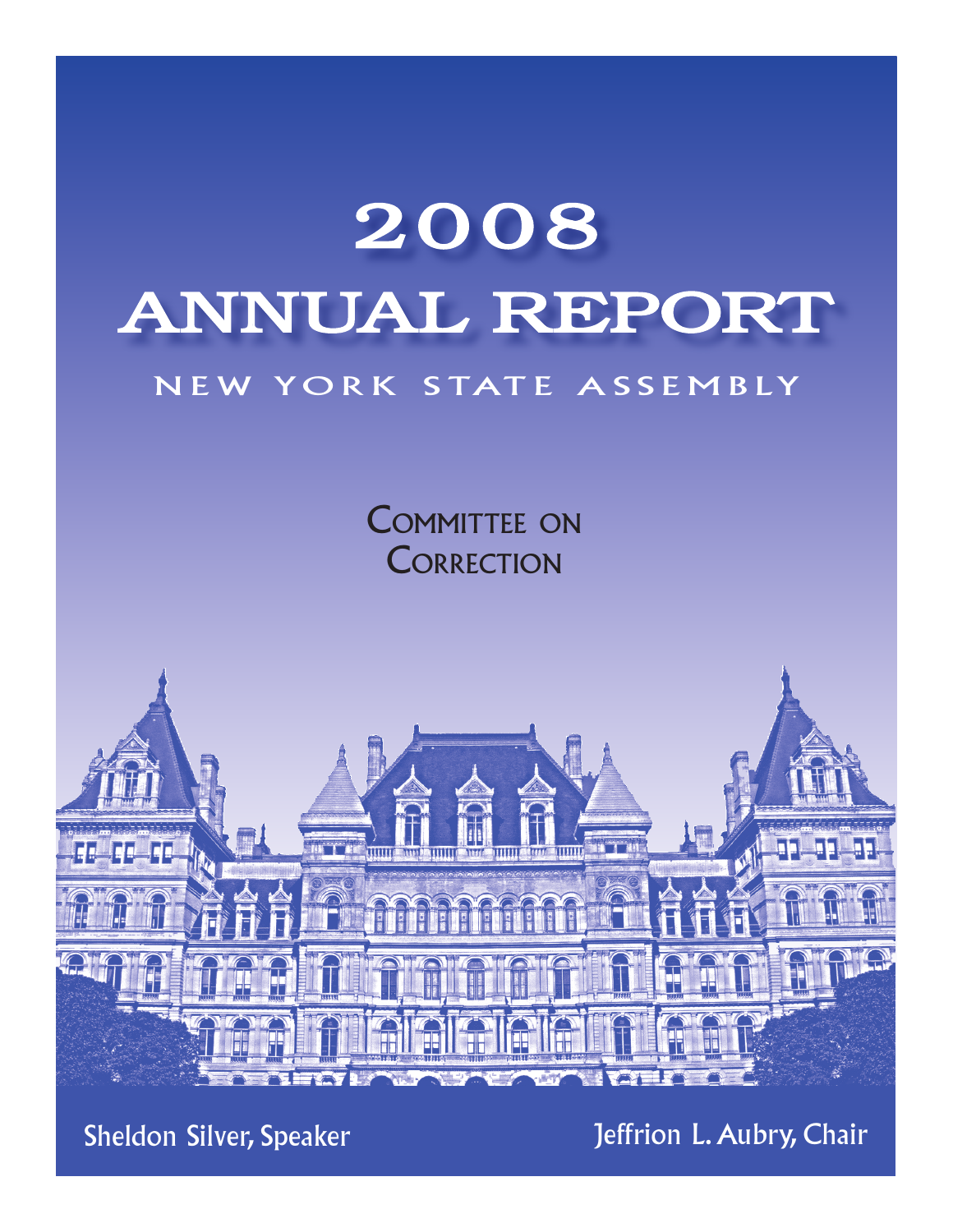December 15, 2008

The Honorable Sheldon Silver Speaker of the Assembly Capitol, Room 346 Albany, NY 12248

Dear Speaker Silver:

As Chairman of the Assembly Standing Committee on Correction, I am pleased to present to you the Annual Report for the 2008 Legislative Session.

The Annual Report continues the longstanding practice of highlighting the work of the Committee on Correction, as well as reviewing major aspects of state and local corrections by providing budgetary, workload and population data.

I would like to take this opportunity to acknowledge the hard work of the members of the Committee on Correction and all of the members of the Assembly for their continued commitment to the work of the Committee and to progressive corrections legislation. As always, your continued support is deeply appreciated.

Sincerely,

Jeffrion L. Aubry Member of Assembly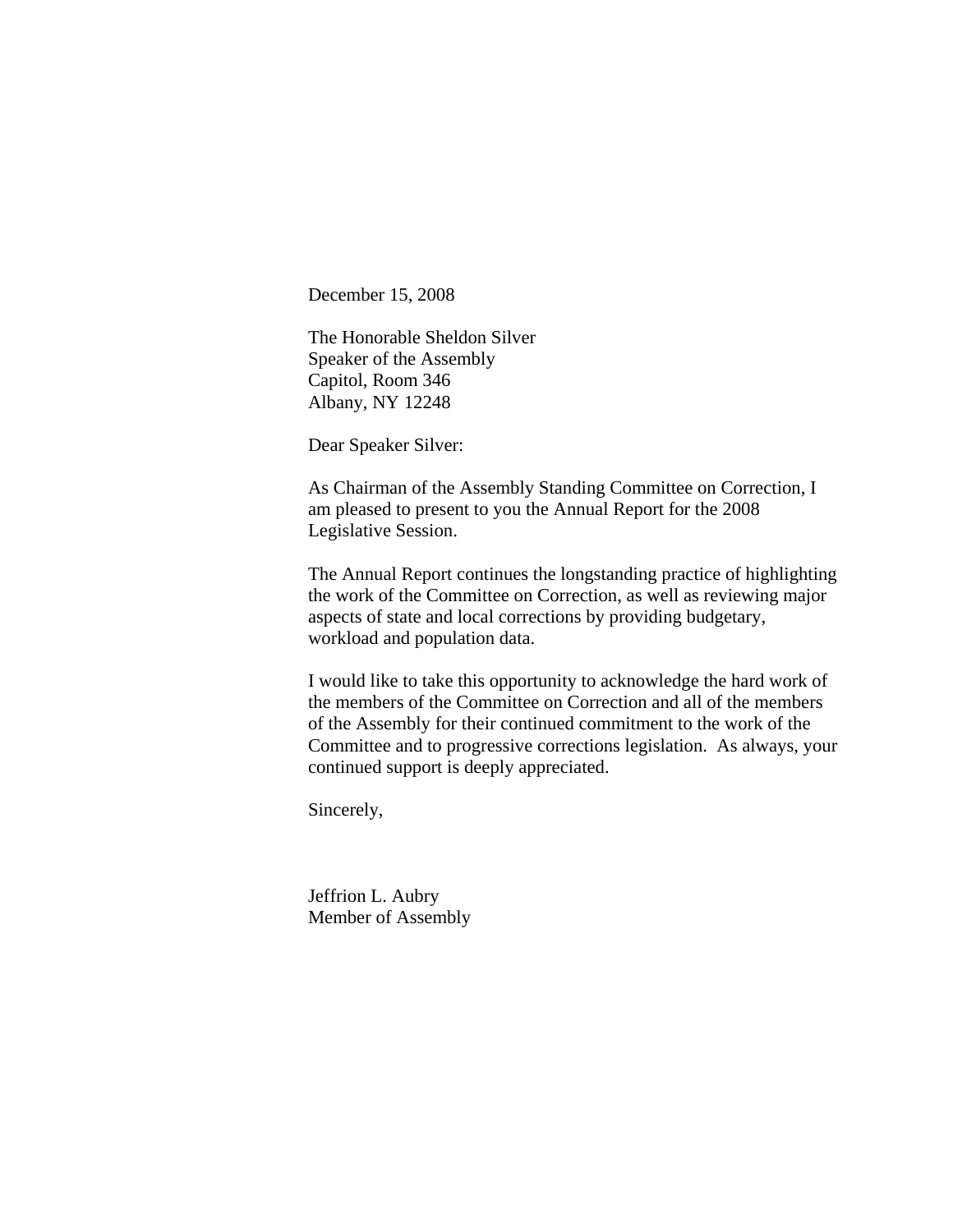#### 2007 ANNUAL REPORT

#### STANDING COMMITTEE ON CORRECTION

#### Jeffrion L. Aubry, Chair

## Committee Members

# **Majority**

Michael Benjamin William Colton Alan Maisel Jose Peralta William Scarborough Harvey Weisenberg Keith Wright

#### **Minority**

Joe Giglio, Ranking Janet L. Duprey Teresa R. Sayward

#### **Staff**

Seth H. Agata, Principal Legislative Coordinator Daniel Salvin, Counsel A. Tejan Conteh, Analyst Shani Smoak, Committee Clerk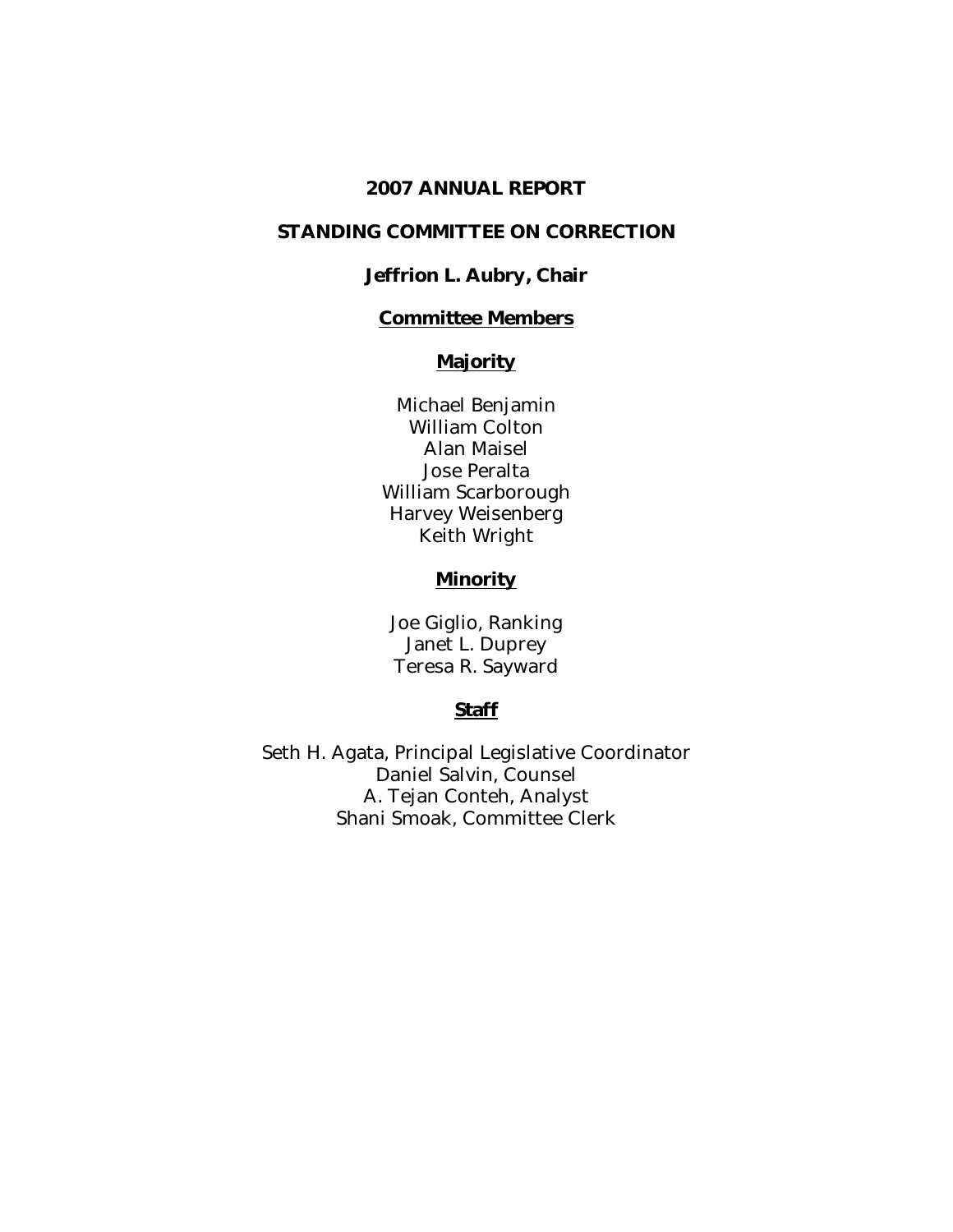| H. |  |
|----|--|

 C. Parole Supervision………………………………………………………………………… 1 D. Community Corrections Programs………………………………………………….. 2

# TABLE OF CONTENTS

| Ш.  |                                                                                                                                                                                                                                                                                                        |                      |
|-----|--------------------------------------------------------------------------------------------------------------------------------------------------------------------------------------------------------------------------------------------------------------------------------------------------------|----------------------|
|     |                                                                                                                                                                                                                                                                                                        |                      |
|     |                                                                                                                                                                                                                                                                                                        |                      |
|     |                                                                                                                                                                                                                                                                                                        | 4                    |
|     |                                                                                                                                                                                                                                                                                                        |                      |
|     |                                                                                                                                                                                                                                                                                                        |                      |
| IV. |                                                                                                                                                                                                                                                                                                        | $\overline{5}$<br>10 |
|     | $\mathbf{A}$ $\mathbf{D}$ and $\mathbf{I}$ and $\mathbf{D}$ and $\mathbf{C}$ and $\mathbf{D}$ and $\mathbf{D}$ and $\mathbf{D}$ and $\mathbf{D}$ and $\mathbf{D}$ and $\mathbf{D}$ and $\mathbf{D}$ and $\mathbf{D}$ and $\mathbf{D}$ and $\mathbf{D}$ and $\mathbf{D}$ and $\mathbf{D}$ and $\mathbf$ | 11                   |

|--|--|--|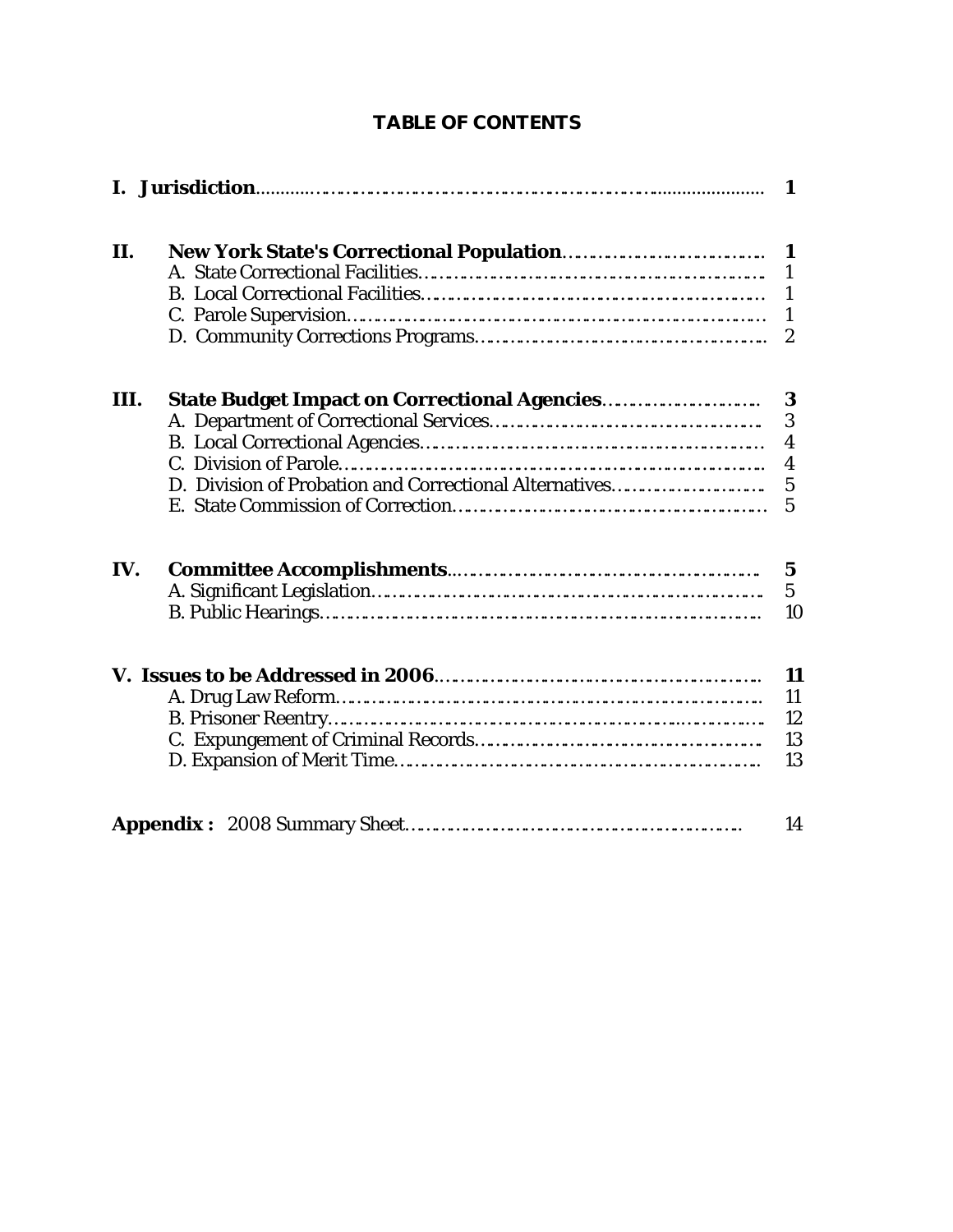#### **I. JURISDICTION**

The Assembly Committee on Correction has jurisdiction over legislation affecting all aspects of the operations of both State and local correctional facilities. This responsibility includes 69 state correctional facilities and 62 local correctional systems, including all local jails and police lockups operated by municipalities across New York State.

The Committee on Correction works closely with other committees of the Assembly, including the Committees on Alcoholism and Drug Abuse, Codes, Health and Mental Health, regarding issues that affect correction staff and inmates.

# **II. NEW YORK STATE'S CORRECTIONAL POPULATION**

#### **A. State Correctional Facilities**

As of December 1, 2008, the under custody population of the Department of Correctional Services (DOCS or the Department) was 60,621. This represents a 3.4% decrease in the prison population from 2007 and an overall population decline of 15.2% since the peak of 71,538 in 1999. The under custody population is 51% African American, 26% Hispanic, and 21% white. The number of state ready inmates (inmates held in a local correctional facility waiting transfer to state prison) was 382 on December 1, 2008, down from a daily average of 450 state ready inmates held in county jails in 2007. It should be noted that although not recognized as part of the Department's population, the Willard Drug Treatment Campus typically confines an average population of between 800 and 900 inmates. The three month length of stay for Willard inmates results in an annual population of approximately 3,500.

There were 23,857 total admissions to the Department from January 1, 2008 through December 1, 2008, a 5.8% decrease from the total admissions during the same period in 2007. It is useful to examine a breakdown of this total admission figure. New court commitments for this period were 14,501 (an 8.2% decrease from 2007). Returned parole violators and conditional release revocations were 8,583 (a 2.9% decrease from 2007). It is also useful to note that for the first ten judicial terms of 2008 (January 1, 2008 through October 5, 2008), felony indictments were down 3.8% or 1,584 fewer indictments than reported during the first ten terms of 2007. The decrease in indictments occurred in all regions of the state including a 3.8% decrease in New York City, a 7.5% decrease in Suburban New York City and a 2% decrease in Upstate counties.

#### **B. Local Correctional Facilities**

The total under custody population among local correctional facilities as of December, 2008, was 29,388. For the City of New York, there were 13,385 inmates under custody in December, 2008, which is 679 less than in December, 2007. County correctional facilities outside of the City of New York had an under custody population of 16,003 as of December, 2008, which is 621 more than in December, 2007.

#### **C. Parole Supervision**

The Division of Parole (Division) is responsible for the supervision of all persons released from the Department of Correctional Services and subject to a term of parole, post release supervision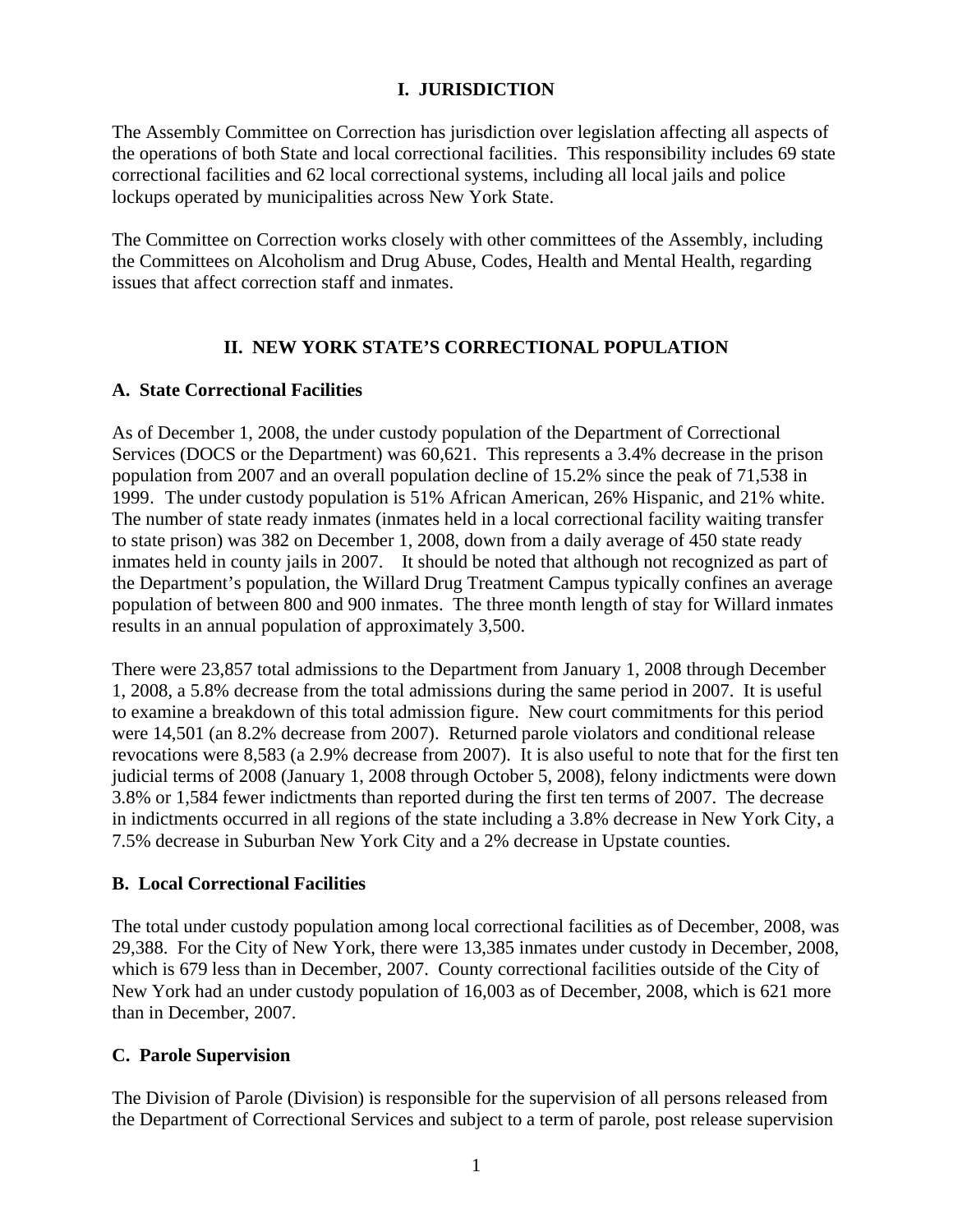or conditional release. This responsibility includes Division efforts to ensure successful, law obedient adjustment to community living and, in many instances, Division staff will help to place persons in drug treatment, job training, job placement and other services to enhance the likelihood of a self sufficient and crime-free lifestyle. Division staff is also responsible for identifying violations of parole conditions which may result in the use of corrective measures, including revision of parole conditions and, in some cases, parole revocation. According to the Division of Parole, at the end of the 2007-08 SFY, there were 42,974 persons in New York State under parole supervision, which is 600 more than at the end of the 2006-07 SFY.

The Board of Parole (Board) reviews all parole eligible prison inmates and either denies or approves release on parole. In the 2007-08 SFY, 32% of prisoners were granted parole following their initial Board interview, which is a 4% increase in release rate from the 2006-07 SFY. Prisoners whose crime of commitment is statutorily defined as "violent" have generally been unsuccessful before the Board and in SFY 2007-08, only 13% of prisoners convicted of a violent were granted parole at their initial interview.

The Board of Parole also reviews parole violation cases and either revokes parole or restores parolees to supervision, often with revised conditions. In the 2007-08 SFY, 14,467 parolees were ordered returned to DOCS, including 2,620 who were sent to the Willard Drug Treatment Campus.

#### **D. Community Corrections Programs**

According to data obtained from the Division of Probation and Correctional Alternatives (DPCA), at the end of the 2007-08 SFY, there were 122,350 adult probationers under supervision across New York State, including 61,378 felony probationers and 56,287 misdemeanor probationers. In addition, local probation departments supervise persons placed under supervision by the family court, which includes approximately 5,000 juvenile delinquency cases and 1,500 persons in need of supervision (PINS) cases each year.

Probation departments are also called upon to investigate and prepare pre-sentence reports based upon those investigations. Each year, probation departments conduct more than 64,000 investigations for both felony and misdemeanor cases.

Additionally, DPCA funds and oversees a variety of alternatives to incarceration programs. These programs are arranged into five programmatic categories: pretrial services, defender-based advocacy, Treatment Alternatives to Street Crime (TASC) and treatment programs, specialized programs and community service sentencing programs. These programs are briefly described below:

- 1. Pretrial service programs interview defendants, evaluate community ties and assess the likelihood of appearance in court. This information is made available to the court and has proven to be a useful aid in making bail decisions.
- 2. Defender-based advocacy programs evaluate defendants' needs for services such as drug treatment, family counseling, etc., prepare alternative sentencing plans, and aid defense attorneys in representing their clients.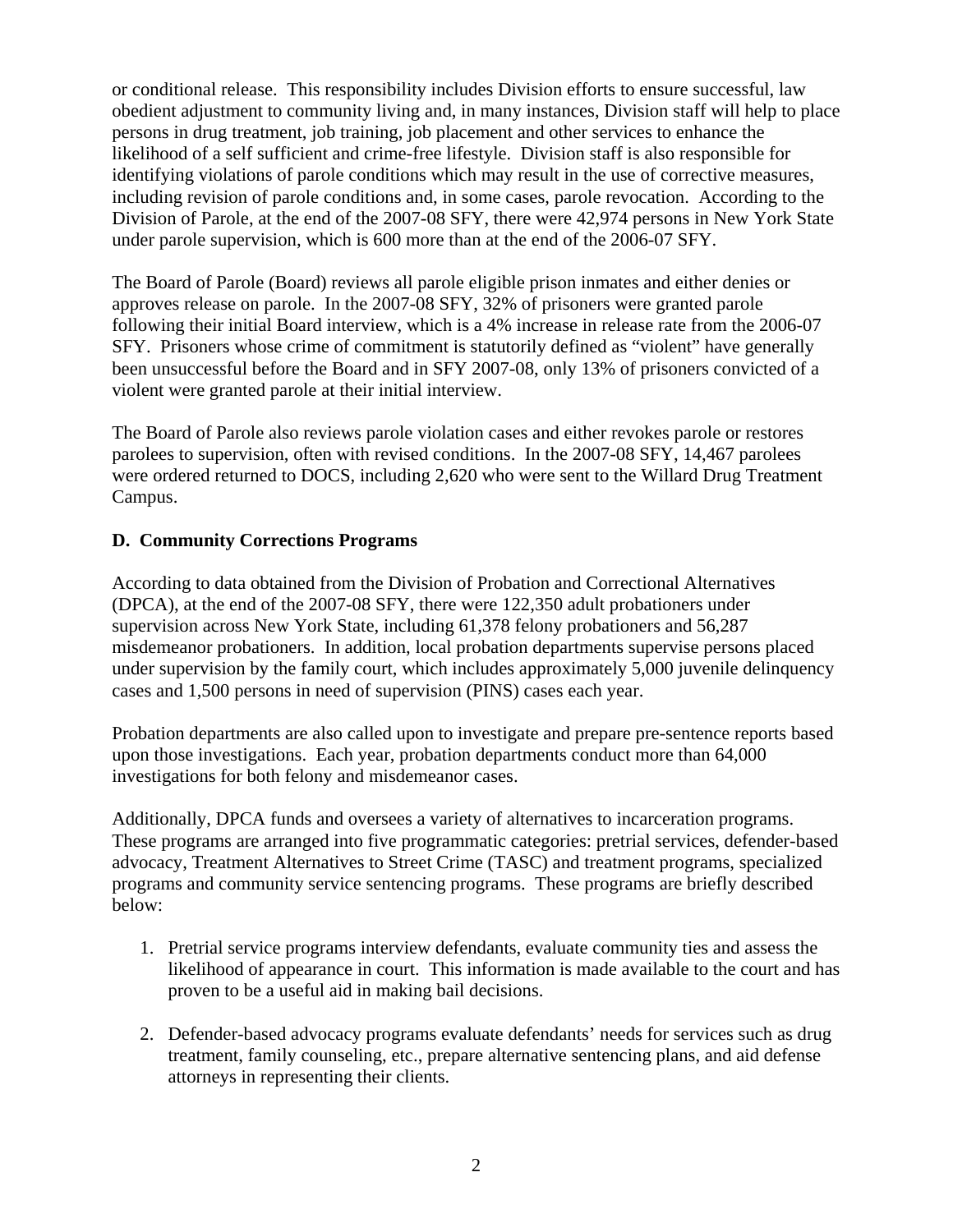- 3. TASC programs evaluate defendants with substance abuse histories, develop treatment plans, assist in placing defendants in treatment programs and monitor treatment performance.
- 4. Specialized drug and alcohol treatment services evaluate defendants with substance abuse histories and place defendants in treatment programs ordered by the courts as alternatives to incarceration. These programs may also treat defendants.
- 5. Community service sentencing programs arrange for community-based work sites, place defendants in community service work and monitor compliance with court-ordered community service.

# **III. STATE BUDGET IMPACT ON CORRECTIONAL AGENCIES**

#### **A. Department of Correctional Services**

The SFY 2008-09 Budget for DOCS provides \$2.69 billion in state operations funding which is a \$73 million increase in state operations funding over the budget for the prior year. The Department possesses the largest state operations budget of any state agency and the average cost to house an inmate is now approximately \$44,000 per year. The SFY 2008-09 Budget also includes \$6.3 million in aid to localities funding, principally to reimburse local facilities for the confinement of state inmates awaiting transfer to state prison. In addition, the SFY 2008-09 Budget includes capital funds in the amount of \$320 million for maintenance and improvements to existing facilities.

Since the cuts to prison programming in 1995 and 1996, programs to prepare inmates to lead law abiding lives upon release have been severely lacking. However, the SFY 2008-09 Budget did provide a small amount of funding to continue progress made in the SFY 2007-08 Budget to transform existing DOCS facilities into transitional centers in order to better link inmates to treatment and support services upon release. Specifically, in addition to the transitional center in operation at the Orleans Correctional Center in Erie County, the SFY 2008-09 Budget includes funding to open three additional reentry units. The Budget also provides funding to open a 100 bed parole violator program at the Edgecombe Correctional Facility to allow technical parole violators to be diverted to Edgecombe for a 30-day program aimed at addressing the root causes of the violation without the need for a return to state prison. Finally, additional resources are provided to expand the family reunion program.

In addition, the Assembly provided funding in the SFY 2008-09 Budget to support higher education programming in prison and to sustain the operation of Prisoners Legal Services (PLS). Since 1976, PLS has played a vital role in making New York prisons safer and more humane. Its work has resulted in positive changes in prisoners' attitudes and behavior and has promoted constructive policy and programmatic modifications within DOCS. PLS' work has also benefited the State Attorney General's Office and state and federal court judges by providing professional legal representation to inmates.

The DOCS budget discussed here will likely be reduced due to the economic downturn that has created a large revenue shortfall in the state. Already, Governor Paterson has ordered all state agencies to reduce spending by 10.35% from the SFY 2008-09 enacted budget. The result is that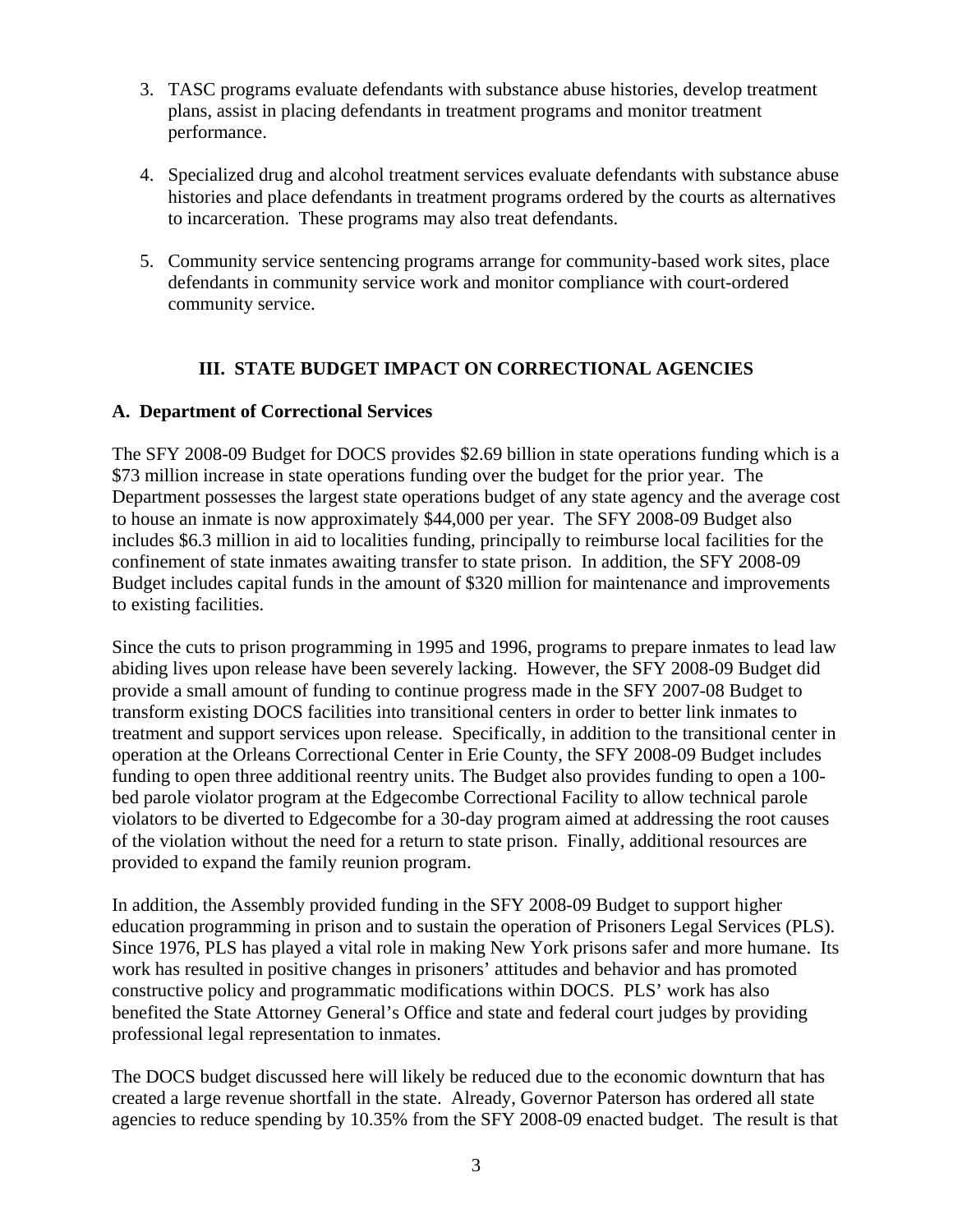DOCS will be required to cut approximately \$240 million in state operations spending. At the time of the publication of this report, DOCS has issued two savings plans that reduce spending by about 3.35% in response to the Governor's request. The plans have focused on dormitory housing consolidations made possible by a 15% decline in the prison population since 1999, accessing previously unavailable federal funds for the incarceration of illegal aliens, shifting construction security costs to capital financing, and a small reduction in staff through the elimination of vacant positions and attrition. It is unclear at this time how DOCS will achieve the remaining 7% of spending reductions before the end of the SFY.

#### **B. Local Correctional Agencies**

The SFY 2008-09 State Budget provides \$21.5 million for reimbursement through the Division of Parole for the housing of parole violators in local correctional facilities pending determination of parole revocation proceedings. The Executive law calls for local facilities to be reimbursed at a rate of \$40 per day for such parole violators. However, mid-year budget cuts enacted in August reduced this reimbursement rate to \$37.60.

Local correctional facilities also receive reimbursement at the rate of \$18.20 per day from DOCS for the housing of state inmates returned to local facilities for the purpose of appearing in court and \$37.60 per day for the housing of inmates who have been sentenced to an indeterminate sentence, but have not yet been accepted for custody by DOCS within the time period required by law. Finally, funding is provided to confine inmates pursuant to section 95 of the Correction Law, who have been sentenced to state time and may be boarded in a local correctional facility for a period not to exceed six months.

#### **C. Division of Parole**

The Division's total budget for SFY 2008-09 is \$225.5 million, including funding for parole operations and aid to localities to reimburse local governments for the confinement of parole violators in local correctional facilities as discussed above. Aid to localities, in the amount of \$50 million, includes funds for vocational training, job placement, drug relapse prevention programs and related drug and alcohol treatment services for parolees.

As discussed above, due to the economic downturn, all state agencies are required to reduce spending by 10.35%. The Division of Parole intends to accomplish the savings through staffing reductions, conserving resources through the use of video conferencing, and ending a large number of contracts with community-based providers of relapse prevention treatment programs and housing services. It should be noted that the reduction of important, and already insufficient, community-based programs for persons returning to the community from prison is at odds with the Correction Committee's long standing commitment to adopting policies and investing in programs that assist offenders to successfully reenter society. This is especially important in a time of economic turmoil because such programs have been proven to result in measurable shortterm and long-term financial savings for the state by continuing to reduce the prison population and increasing public safety.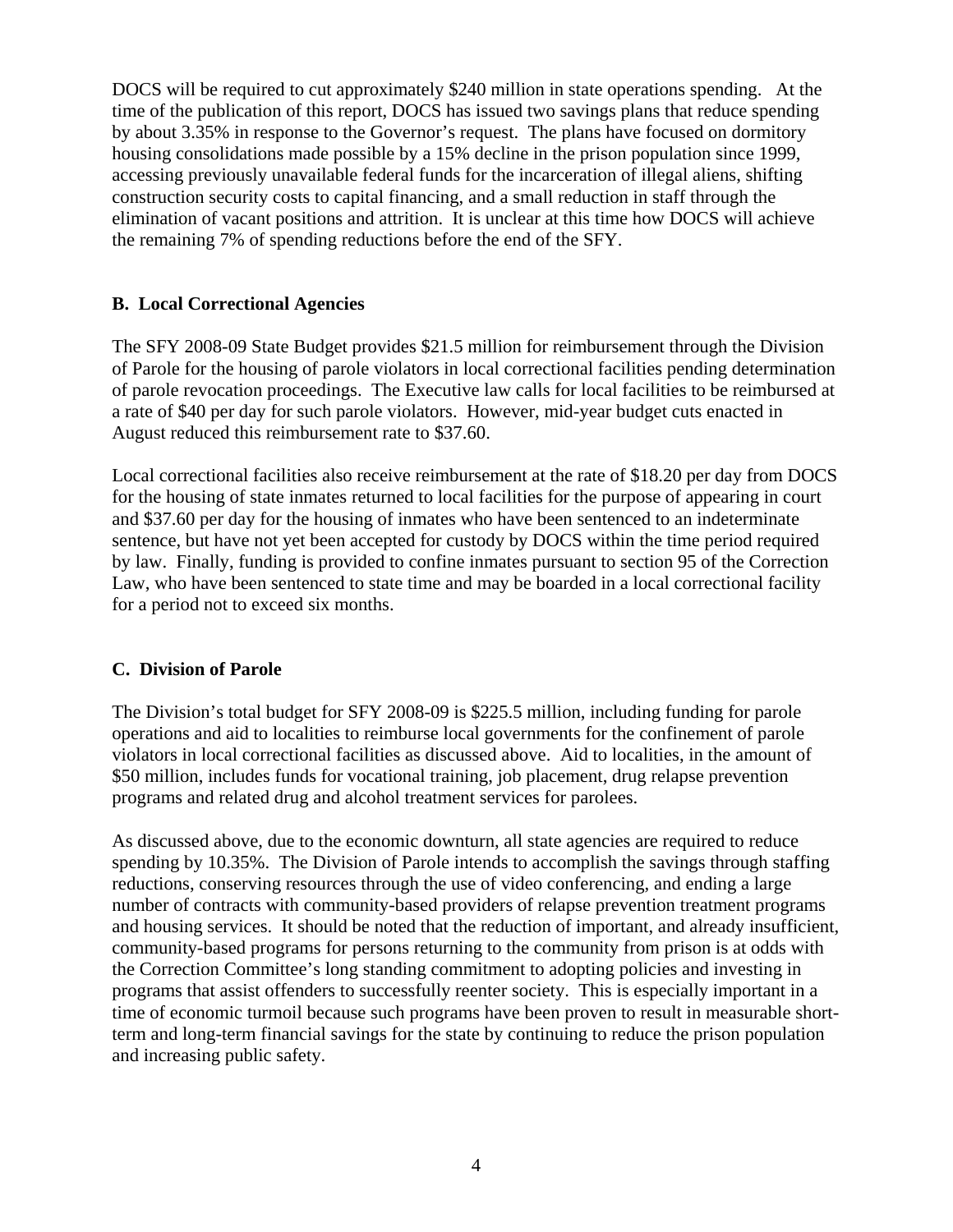### **D. Division of Probation and Correctional Alternatives**

DPCA's total budget for SFY 2008-09 is \$83 million, which includes \$80.3 million in aid to localities and \$2.6 million for state operations, funding approximately thirty staff positions.

Funding for aid to localities provides partial reimbursement to local probation departments and alternatives to incarceration programs. However, probation funds provided to local governments represent only 18% of actual costs of these services, rather than the 46.5% authorized in statute. As a consequence of this shortfall in state aid for probation, local governments must provide funding for the balance. Because the actual cost of these services increases each year, the county share for probation services always increases.

Additionally, the Assembly provided \$3 million in funding in SFY 2008-09 to support alternative to incarceration programs. These programs play a key role in developing and implementing community-based services that reduce the need for incarceration and promote successful reentry of people returning to the community from prison and jail.

#### **E. State Commission of Correction**

The State Commission of Correction is responsible for the regulation and oversight of all correction facilities in New York State. This responsibility encompasses 70 State correctional facilities, 63 county jails, the New York City correctional system comprising 18 Facilities and 200 police lockup facilities. It has an annual budget of \$2.8 million and a total staff of about forty positions.

#### **IV. COMMITTEE ACCOMPLISHMENTS**

#### **A. Significant Legislation**

#### **1. Elimination of Disciplinary Confinement for Mentally Ill Inmates**

For several years, the Assembly passed legislation to remove inmates with serious mental illness from solitary confinement and establish residential treatment programs to treat mentally ill inmates. This year, pursuant to a negotiated agreement with the Senate and the Executive, legislation was enacted (Chapter 1 of the Laws of 2008) that will end the practice of placing seriously mentally ill inmates in solitary confinement.

The new law will remove the majority of inmates with serious mental illness from segregated confinement and place them in residential mental health units. Specifically, the legislation will require that state prisoners placed into segregated confinement for disciplinary purposes be assessed by a mental health clinician. Inmates diagnosed with serious mental illness would be removed from segregated confinement and placed in a residential mental health treatment unit. In exceptional circumstances, where an inmate's removal from segregated confinement poses a substantial threat to safety or security, the inmate could remain in segregated confinement. Inmates remaining in such confinement must receive a heightened level of mental health care including at least two hours of out-of-cell therapy per day. Inmates removed from segregated confinement and placed in treatment units must be provided at least four hours of out-of-cell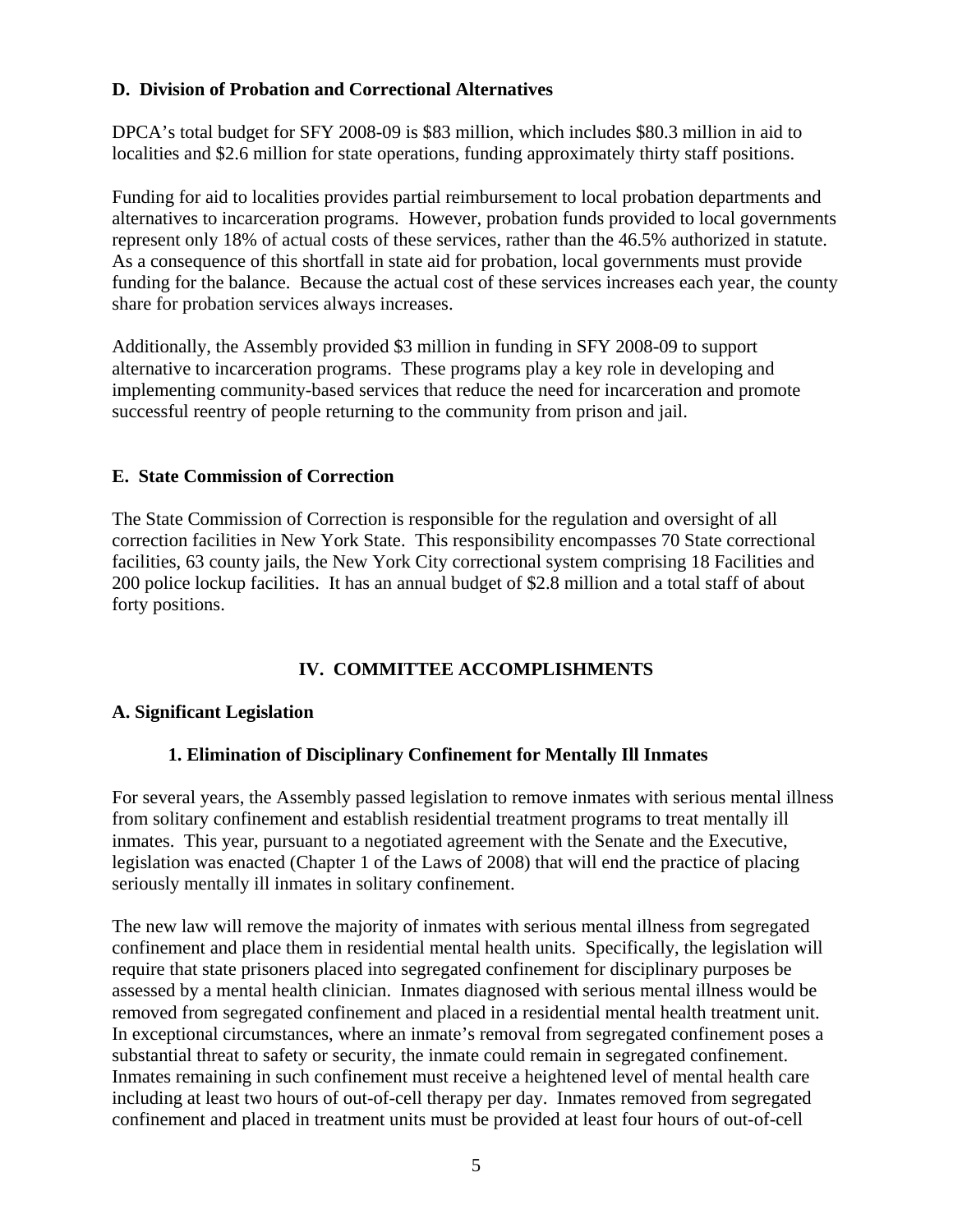therapeutic programming each day in addition to other therapeutic activities. These new mental health treatment units would be operated jointly by the Office of Mental Health (OMH) and DOCS. All inmates in segregated confinement not initially diagnosed with serious mental illness must receive mental health assessments at regular intervals. The bill also requires that all correction officers receive additional training in how to effectively and safety manage inmates with mental illness.

Finally, the bill requires the New York State Commission on Quality of Care and Advocacy for Person with Disabilities to monitor mental health care provided to inmates and to report on the State's progress in complying with this legislation.

The majority of the new law's provisions will not be effective until July 1, 2011, in order to provide DOCS with sufficient time to construct the residential mental health units. However, the oversight responsibilities of the New York State Commission on Quality of Care and Advocacy for Person with Disabilities took effect on July 1, 2008, and they are in the process of establishing a forensic unit in order to begin monitoring prison mental health programs.

# **2. Sex Offenders**

The Legislature passed a number of bills related to managing sex offenders. Three of these bills were signed into law by the Governor.

¾ *A.9859-A (Chapter 67 of the Laws of 2008) - Electronic Security and Targeting of Online Predators Act ("E-Stop")*

The purpose of E-Stop is to prohibit convicted sex offenders from using the internet to victimize children. Specifically, the bill requires all sex offenders to register internet accounts and internet identifiers - such as e-mail addresses and screen names – with the Division of Criminal Justice Services. Additionally, an offender must notify DCJS within 10 days of any change to such internet information. This law also allows internet entities offering social networking services to access the internet information of sex offenders in order to screen or remove such offenders from their service and notify law enforcement of violations of the law. Additionally, the law imposes several internet-related mandatory conditions of probation and parole on certain high-risk sex offenders. Such mandatory conditions will prohibit certain offenders from using the internet to: access pornography; access social networking websites; communicate with others for purpose of promoting sexual relations with minors; communicate with persons under the age of 18.The bill also allows the court to impose other limits on a sex offender's internet use if necessary to protect public safety.

#### ¾ *A.4988 (Chapter 568 of the Laws of 2008) – New rules for the placement of sex offenders.*

 This legislation was enacted to ensure a coordinated and comprehensive statewide policy regarding the placement of sex offenders who are under parole or probation supervision or who have applied for, or are receiving, emergency shelter. The new law requires the Division of Parole, the Division of Probation and Correctional Alternatives, and the Office of Temporary and Disability Assistance to consider certain factors in approving the residence of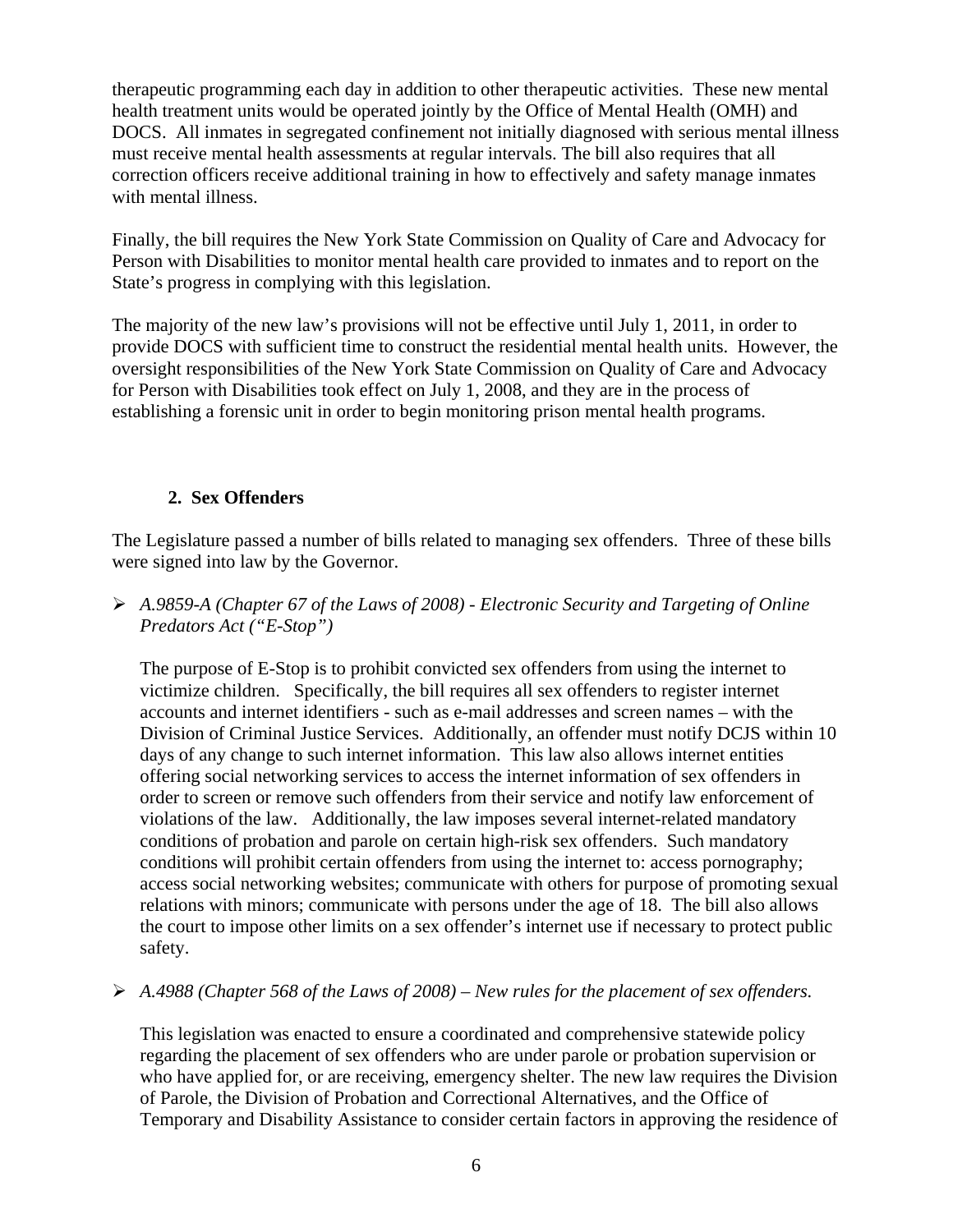a sex offender in the community. Such factors include the location of other sex offenders, whether there is a concentration of sex offenders in a particular neighborhood or residential area, accessibility to supportive services, including, but not limited to, locally available sex offender treatment programs and the availability of permanent, stable housing in order to reduce the likelihood that such offenders will be transient.

¾ *A.9949 (Chapter 232 of the Laws of 2008) – Registration as a sex offender in New York for federal convictions.* 

The Legislation adds three federal offenses to the list of sex offenses for which registration as a sex offender is now required in New York. The specific offenses added were coercion and enticement (18 U.S.C. 2422 (b)); transportation of minors (18 U.S.C. 2423); and use of interstate facilities to transmit information about a minor (18 U.S.C. 2425).

#### **3. Prisoner Reentry**

The Assembly passed a number of bills to advance the successful reentry of persons returning from incarceration. Two important reentry-related bills became law:

¾ *A.7847-A (Chapter 534 of the Laws of 2008) – Protects employers from undue legal exposure for hiring persons with a criminal record.* 

Up to 60% of persons released from New York prisons are unemployed one year after release and this high unemployment rate bears a strong correlation to recidivism rates. A major barrier to finding gainful employment is the fact that most employers inquire about whether an applicant has been convicted of a crime. Employers often refuse to hire an individual with a criminal record in order to avoid potential negligent hiring claims. This legislation will help to eliminate barriers faced by ex-offenders in obtaining employment by protecting employers from undue legal exposure for hiring persons with a criminal record where the employer acts reasonably and in good faith. Specifically, the legislation creates a rebuttable presumption in favor of excluding evidence of an employee's past criminal record in a negligent hiring case where the employer has made a reasonable, good faith determination under with Article 23-A of the Correction Law. Article 23-A provides that employers can only reject an applicant based on a criminal record if there is a "direct relationship" between the criminal conviction and the specific employment sought, or if granting the employment would involve an unreasonable risk to property or personal safety. The potential for excluding prior convictions from evidence in negligent hiring cases will protect employers who act reasonably and in good faith pursuant to Article 23-A and will help persons with convictions find employment and become productive members of society

¾ *A.10288-A (Chapter of 2008) – Requires employers to provide prospective employees with a copy of Article 23-A of the Correction Law.* 

Studies show that employment is a major factor in reducing recidivism. Therefore, the Assembly Correction Committee has consistently recognized that it is important for New York to promote policies to assist formerly incarcerated individuals and those with criminal records to obtain gainful employment. Many employers and prospective employees are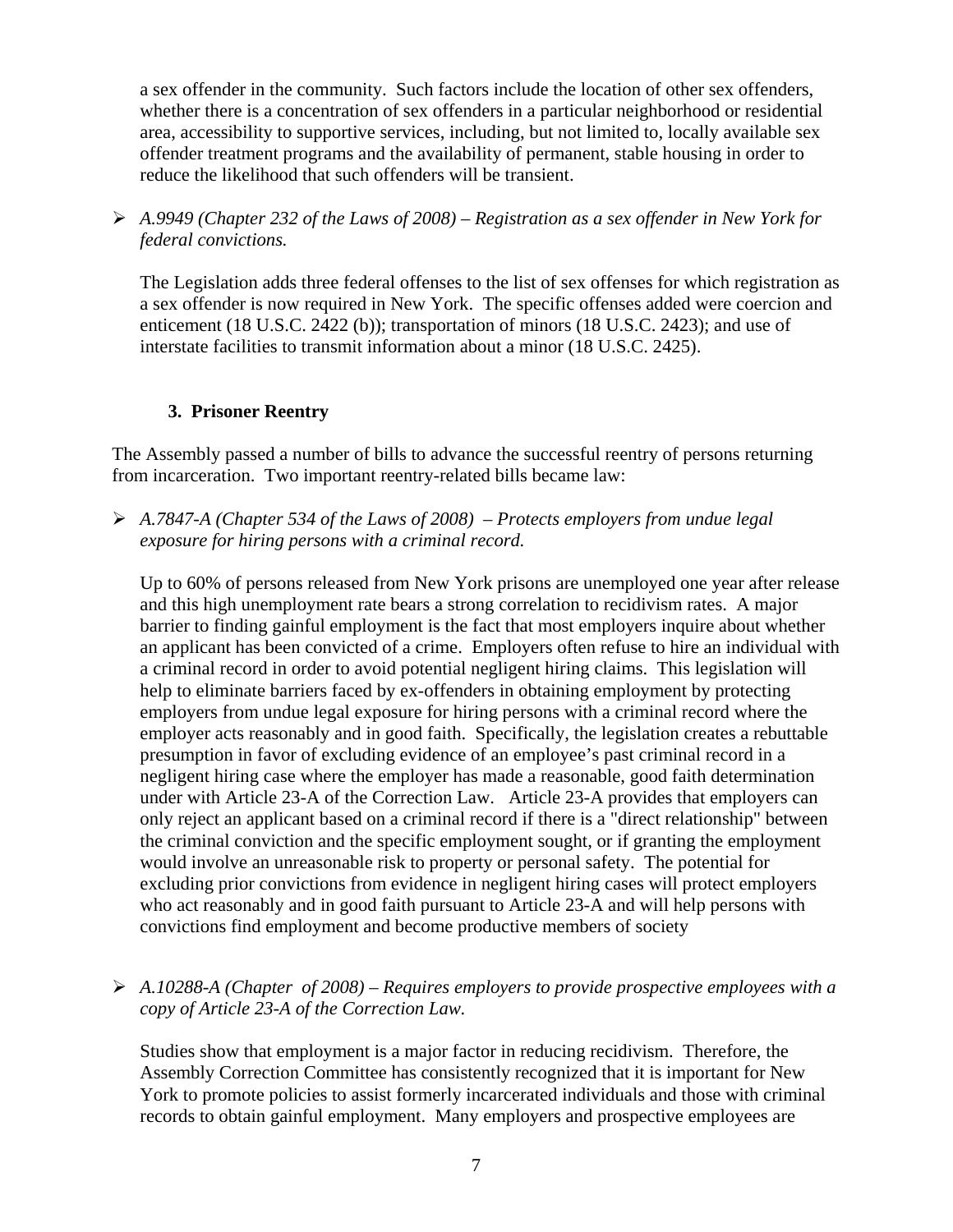unaware that New York law prohibits discrimination against individuals with criminal records. As noted above, Article 23-A of the Correction Law requires employers to consider a number of factors to determine whether the criminal conviction is a directly related to the job in question and whether hiring the person would create an unreasonable risk to safety or property. This legislation will ensure that employers and persons interviewing for employment are informed about the requirements of Article 23-A and help to make sure that prospective employees with criminal records receive fair consideration as they struggle to find gainful employment. Specifically, the legislation requires an employer to provide a copy of Article 23-A to a prospective employee when the employer has requested and receives a consumer report about such prospective employee that contains criminal record information. The legislation also requires employers to post a copy of Article 23-A in a conspicuous manner in the workplace.

#### **4. Parole, Presumptive Release and Post-Release Supervision**

The Legislature enacted three bills that changed the law regarding post-incarceration supervision in New York.

¾ *A.9727 (Chapter 310 of the Laws of 2008) – Returns discretion to Parole Board to discharge persons with life sentences from parole supervision.* 

This legislation returns discretion to the parole board to discharge parolees with an indeterminate sentence with a maximum sentence of life who the board no longer believes are a threat to public safety and when such discharge is in the best interest of society. For almost 70 years, the parole board exercised this discretion without incident until 1998 when the ability to discharge individuals with a maximum life sentence was removed. There are currently 820 parolees convicted of non-drug offenses with an indeterminate maximum sentence of life. Many of these individuals have been on parole for decades living successful, law abiding lives. However, before this legislation was enacted, the law mandated that they remain on lifetime parole despite that fact that the Parole Board may no longer believe that such supervision is necessary.

¾ *A.11558 (Chapter 486 of the Laws of 2008) - Clarifies when a drug offender who was presumptively released must be discharged from parole supervision.* 

This legislation corrects an oversight in the 2004 Rockefeller Drug Law reform legislation that unintentionally excluded non-violent drug offenders who earn a presumptive release from being eligible for a mandatory termination of parole supervision after two or three years of unrevoked parole. The 2004 drug law reform included a provision to require termination of parole for a class A drug offender after three years of unrevoked parole and for all other drug offenders after two years of unrevoked parole. However, this provision mistakenly left out non-violent drug offenders who earn presumptive release and are under the supervision of the Division of Parole.

In order to earn presumptive release, an inmate must have completed individually prescribed treatment and educational programs, have no history of a violent conviction, no serious disciplinary record and have not filed a frivolous lawsuit. Inmates granted presumptive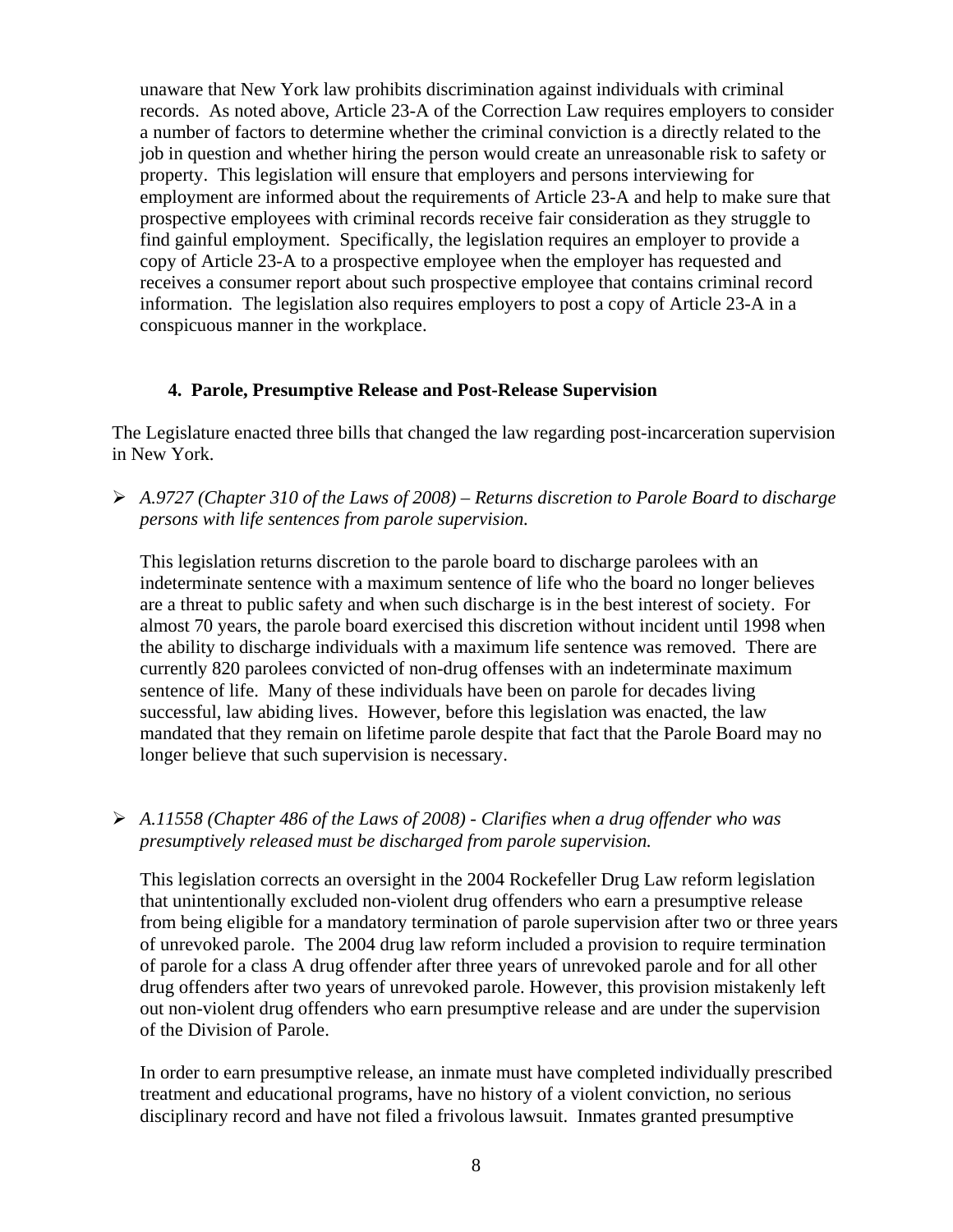release are not released earlier than inmates who are paroled. Rather, they are released by DOCS without having to see the Board of Parole because they have met the obvious criteria for parole release. However, an oversight in the drug law reform legislation penalized nonviolent drug offenders who earned a presumptive release by not allowing them to be discharged from parole in the same manner as other drug offenders who are released by the parole board. This legislation corrects this oversight and requires drug offenders who are presumptively released to be discharged in the same manner as those who are paroled.

#### ¾ *A.11764 (Chapter 141 of the Laws of 2008) – Re-sentencing of inmates sentenced to a determinate term where the court failed to pronounce a term of post-release supervision.*

Section 70.45 of the Penal Law, enacted in 1998 as part of Jenna's Law, mandate that each determinate sentence include an additional period of post-release supervision (PRS). However, since the enactment of section 70.45, some individuals have been delivered to DOCS with an order of commitment that is silent regarding the period of PRS. Generally, an order of commitment may be silent regarding PRS in two instances: (1) the sentencing judge failed to pronounce the applicable period of PRS at sentencing; or (2) the sentencing judge pronounced a period of PRS at sentencing and a clerical error resulted in an inaccurate order of commitment. Since 1998, DOCS, on its own initiative, had calculated a period of PRS as part of an inmate's determinate sentence even in cases where the order of commitment was silent regarding PRS. Therefore, in cases where the sentencing judge did not pronounce a period of PRS as part of a person's sentence, DOCS nonetheless administratively imposed such period. However, in April, 2008, the New York Court of Appeals ruled that only the sentencing judge can impose a sentence and therefore, the periods of supervision administratively added by DOCS were invalid - potentially requiring the immediate release of inmates serving such invalid sentences. The court did allow for the possibility to resentence a defendant and impose the applicable period of post-release supervision.

In order to avoid releasing hundreds of inmates convicted of violent offenses with no supervision, the Assembly, Senate and Governor agreed on legislation that establishes a process to facilitate the orderly and expedient re-sentencing of inmates sentenced to a determinate term where the court failed to pronounce a term of post-release supervision. Specifically, for inmates sentenced to a determinate term between 1998 and the effective date of the bill, DOCS must notify the sentencing court where the order of commitment does not include a term of post-release supervision. After receiving notice, the court must promptly schedule the case for an initial hearing and appoint defense counsel. The determination about whether to re-sentence the defendant must be made within 40 days of the notice and the court must notify DOCS of the new sentence. Going forward, the bill directs judges to properly pronounce post-release supervision at sentencing. In addition, the bill will ensure that DOCS receives sentencing minutes from the court in order to determine if an inmate has received an illegal sentence, and if so, immediately take remedial action.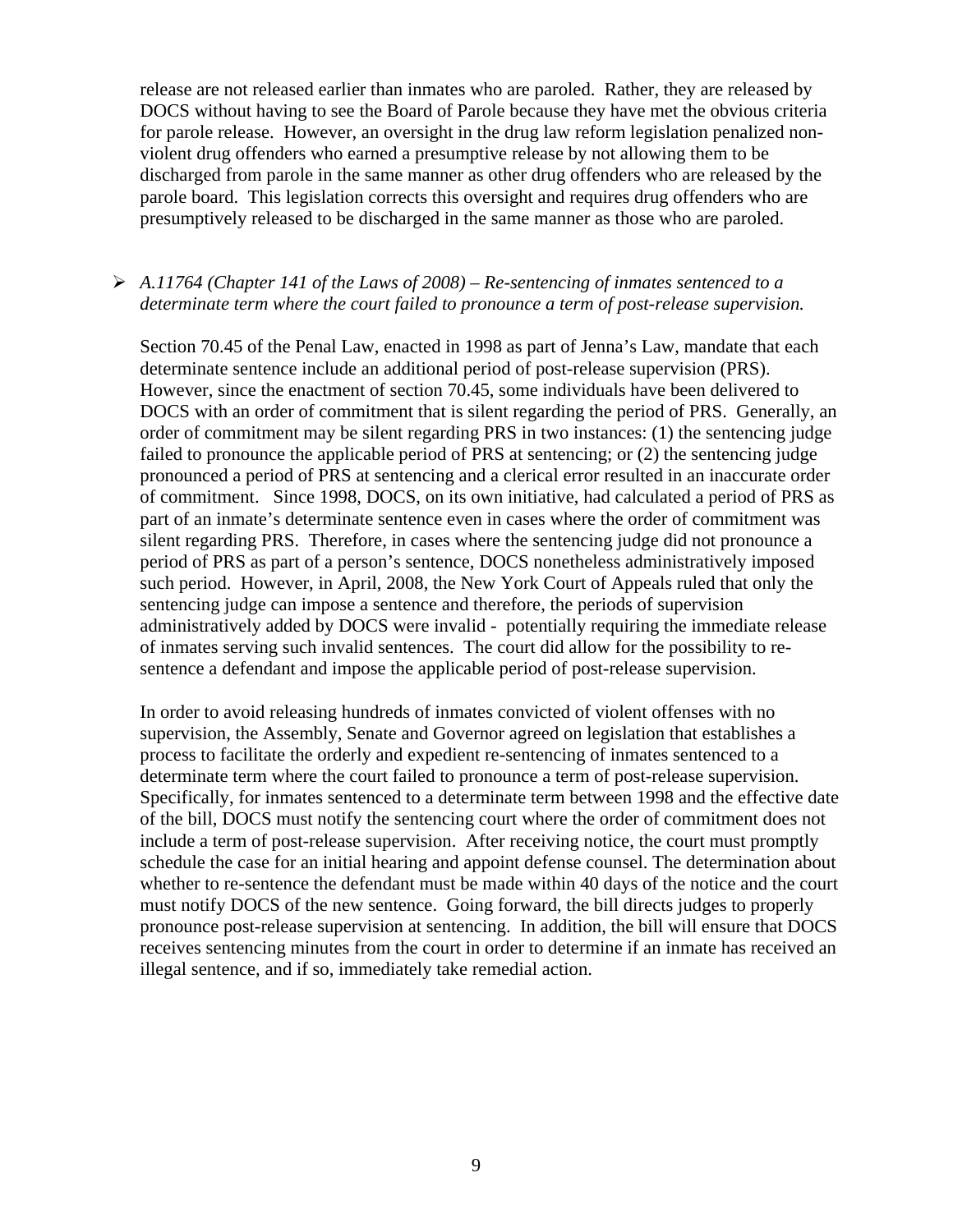#### **B. Public Hearings**

# **1. Re-entry**

In May, 2008, the Assembly Committee on Correction, together with the Assembly Committee on Alcoholism and Substance Abuse, conducted a public hearing to examine the adequacy of existing substance abuse treatment services and resources available to people released from incarceration. The Committees received testimony about the current capacity for residential and outpatient substance abuse treatment in the community as well as the need to increase community-based treatment resources. In addition, testimony on a variety of related issues was presented including the potential cost savings related to reduced recidivism resulting from providing adequate treatment, the effectiveness of prison-based treatment programs and prerelease procedures used by DOCS and the Division of Parole to help ensure the successful integration of persons with substance abuse issues released from prison.

# **2. Rockefeller Drug Laws – 35 Years Later**

The Assembly Committee on Correction, together with the committees on Codes, Judiciary, Health, Social Services and Alcoholism and Drug Abuse, held two public hearings to receive public comment on the impact of New York's Rockefeller Drug Laws. This year, 2008, was the thirty-five year anniversary of the enactment of New York's so-called Rockefeller Drug Laws. These laws amended the Penal Law to include mandatory prison sentences for the unlawful possession of specified quantities of a controlled substance, as well as mandatory prison terms for the sale of a controlled substance or possession of a controlled substance with intent to sell it. These laws also mandate a prison sentence for any second controlled substance felony committed within ten years of a first felony crime.

The hearings were held in New York City and Rochester. These public hearings generated a great deal of public interest. The committees received testimony from more than 75 witnesses representing a broad spectrum of stakeholders including prosecutors, judges, drug treatment professionals, health care providers, academia, religious leaders and community leaders.

A number of witnesses focused their comments on the effectiveness of the drug laws in addressing drug addiction and drug-related crime. The vast majority of witnesses testified that the Rockefeller Drug Laws have failed to reduce drug use or drug-related crime in New York. In fact, many witnesses testified that the drug laws have had the opposite effect by destabilizing many urban communities. Further, several witnesses testified about the racial disparities in the enforcement of the Rockefeller Drug Laws. Witnesses spoke generally about the disproportionate number of Blacks and Hispanics imprisoned under the Rockefeller Drug Laws despite the fact that Whites reportedly use drugs at the same or an even higher rate than African Americans and Hispanic.

A large majority of witnesses contended that these laws should be significantly reformed. Amendments made in the 1990s and additional reforms in 2004 and 2005 addressed some of the harshest aspects of these laws, they said, but the hallmark mandatory prison provisions remain. These witnesses pointed out that discretionary resentencing opportunities enacted in 2004 and 2005 were limited to certain class A-I and class A-II offenders, who were serving mandatory maximum prison terms of life imprisonment. A much larger group of persons sentenced to up to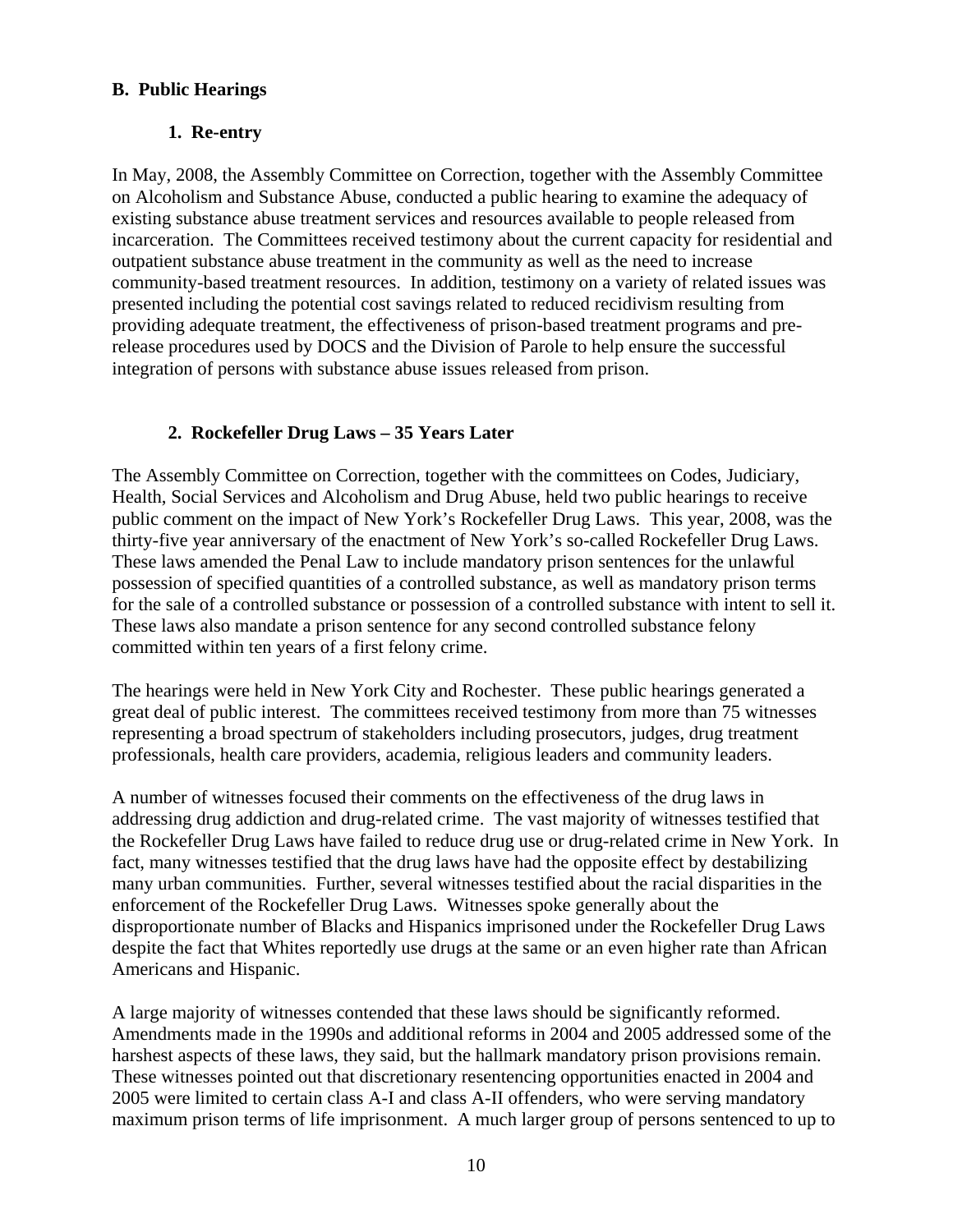twenty-five years for lesser, class B drug sale or drug possession crimes are not eligible for resentencing under the 2004 and 2005 amendments. Many of these witnesses also urged broader authority for judges to divert defendants in need of drug treatment to treatment programs as an alternative to traditional prosecution and a potential alternative to a mandatory prison term.

Several witnesses from the substance abuse treatment and medical communities identified drug abuse and addiction as a major, long-term public health issue. They testified that punitive drug policies have failed to eliminate drug use and that in order to reduce the harm associated with drug addiction, the state must shift the focus away from the criminal justice system and instead concentrate on treating drug abusers through the public health and treatment systems. Many witnesses cited research that shows drug treatment is more effective at reducing drug abuse and drug-related crime than incarceration.

The committees also heard testimony from prosecutors who drew a distinction between drug addiction and drug dealing. While acknowledging that drug addiction is a public health issue, the prosecution witnesses testified that mandatory prison sentences are appropriate for major drug dealers. These witnesses also noted that prosecutor-sponsored DTAP (Drug Treatment Alternative to Prison) programs in place in many New York counties afford prosecutors a means to divert deserving defendants to long-term treatment as a potential alternative to mandatory imprisonment.

Many witnesses urged an expansion of vocational and work opportunities in distressed communities, as well as moderation of laws that make it difficult for ex-offenders to find work and return successfully to their home communities.

# **V. ISSUES TO BE ADDRESSED IN 2008**

#### **A. Drug Law Reform**

As described above, the Assembly held extensive hearings on the Rockefeller Drug Laws in 2008. While the committees heard a range of testimony, the overwhelming majority of witnesses testified that the drug laws must be significantly reformed in order to expand treatment opportunities for drug-addicted persons in the criminal justice system.

In 2004, when the Legislature and the Governor were able to come together to enact modest drug law reforms, all parties publicly recognized that these reforms represented just the first step towards meaningful change and that other major modifications to the drug laws were needed. Unfortunately, despite the Assembly's repeated efforts to bring about progressive change, including the passage of comprehensive drug law reform legislation, the Executive and the Senate have resisted meaningful reform.

As we have learned, most recently through the public hearings discussed above, 35 years of a drug policy focused on punishing drug users and spending billions of dollars on incarceration has failed to significantly reduce the use of drugs or the commission of drug-related crime. Instead, over the last three and a half decades, large numbers of drug abusers have been imprisoned, families and communities, particularly communities of color, have been destroyed, and billions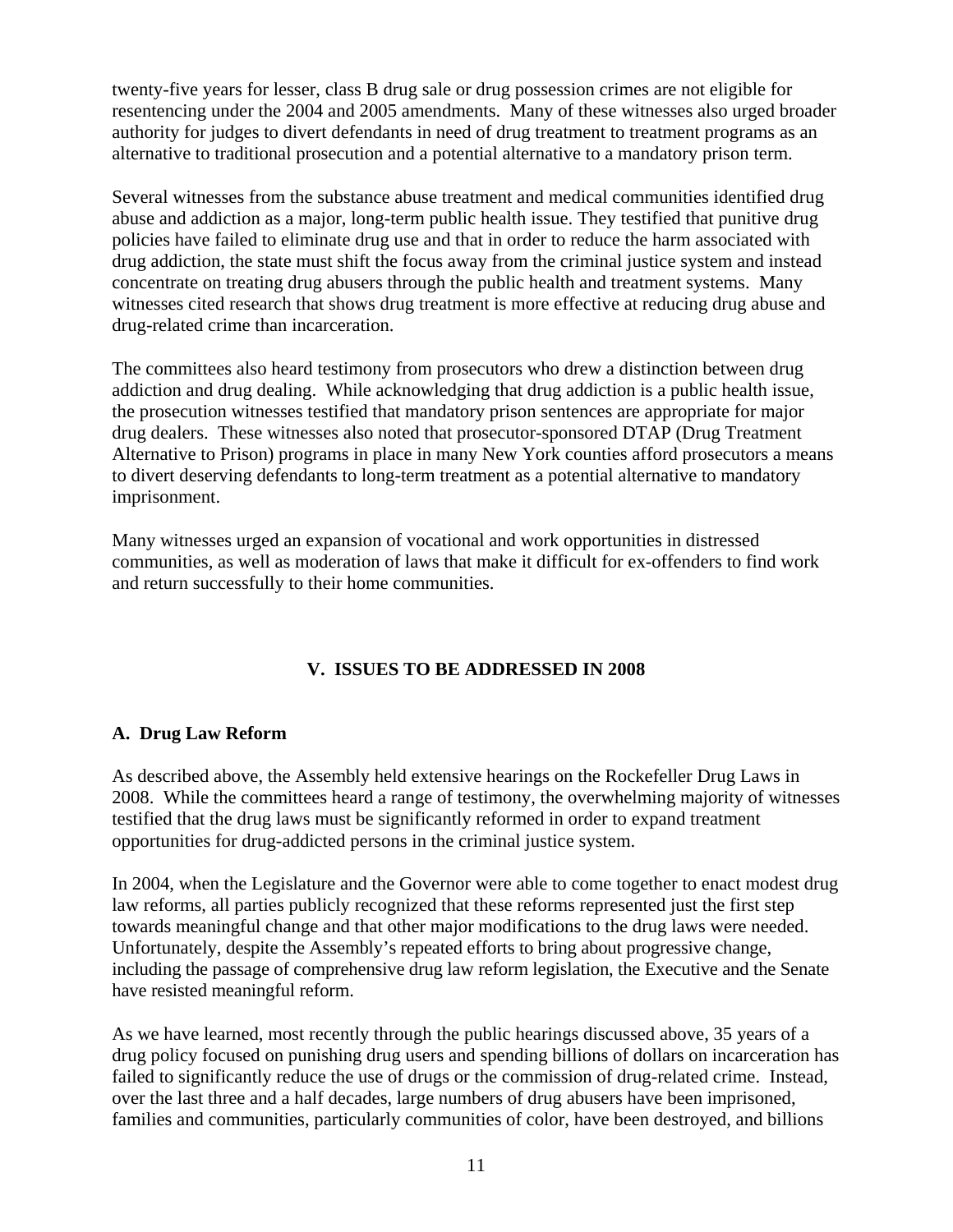of dollars have been devoted to incarcerating non-violent drug-addicted offenders while resources for prevention and treatment services have been drained.

Drug abuse is a serious public health problem that affects most families and communities. Each year drug abuse results in an estimated 40 million serious illnesses or injuries among people in the United States. We know that drug addiction is a treatable disease and that effective treatment can successfully reduce the levels of drug abuse and crime. During the 2009 legislative session, the Assembly must renew its efforts to restore sentencing discretion to judges and empower courts to place drug offenders in treatment as an alternative to incarceration.

#### **B. Prisoner Reentry**

There are currently more than 60,000 people in state prison in New York and an additional 29,000 in local county jails. Most of this population will eventually return to our communities. Currently, DOCS releases about 25,000 people each year. The success of people returning from incarceration stands to benefit our entire community while failure perpetuates a cycle of recidivism and incarceration. Currently, persons returning from incarceration face many obstacles including insufficient medical and mental health benefits, employment discrimination, and the inability to find suitable housing.

Generally, New York needs to better prepare individuals for release through a comprehensive, multi-agency reentry program beginning upon a person's entry into prison. Elimination of legal and administrative barriers to successful reentry and restoration of DOCS programming, including availability of higher education programs, are also vital policy components.

Therefore, the Correction Committee is committed to advancing legislation that will assist offenders to successfully reenter society therefore reducing further criminal behavior and victimization of our communities. Specifically, a number of legislative initiatives will be advanced to promote employment opportunities for persons returning from incarceration including: (1) providing a tax credit for employers who hire persons recently released from incarceration; (2) streamlining the process for ex-offenders to obtain a certificate of relief from disabilities or a certificate of good conduct; (3) expanding the protections against discrimination for persons with a criminal record who pose no threat to public safety.

Additionally, the Correction Committee will again advance legislation to ensure that Medicaid applications are filed for inmates prior to release from prison and that all inmates who are eligible for Medicaid receive coverage immediately upon release. The Assembly was successful in including a small amount of funding the SFY 2008-09 enacted budget for a pilot project to begin the process of filing Medicaid applications for inmates released from specialized reentry units. However, a system-wide process is necessary to ensure that all eligible inmates can access necessary medical care, drug treatment, and mental health services upon release. Access to such vital services plays a critical role in preventing recidivism. However, under current law, enrollment in Medicaid can often take two or three months after release from incarceration creating a significant gap between release and Medicaid eligibility.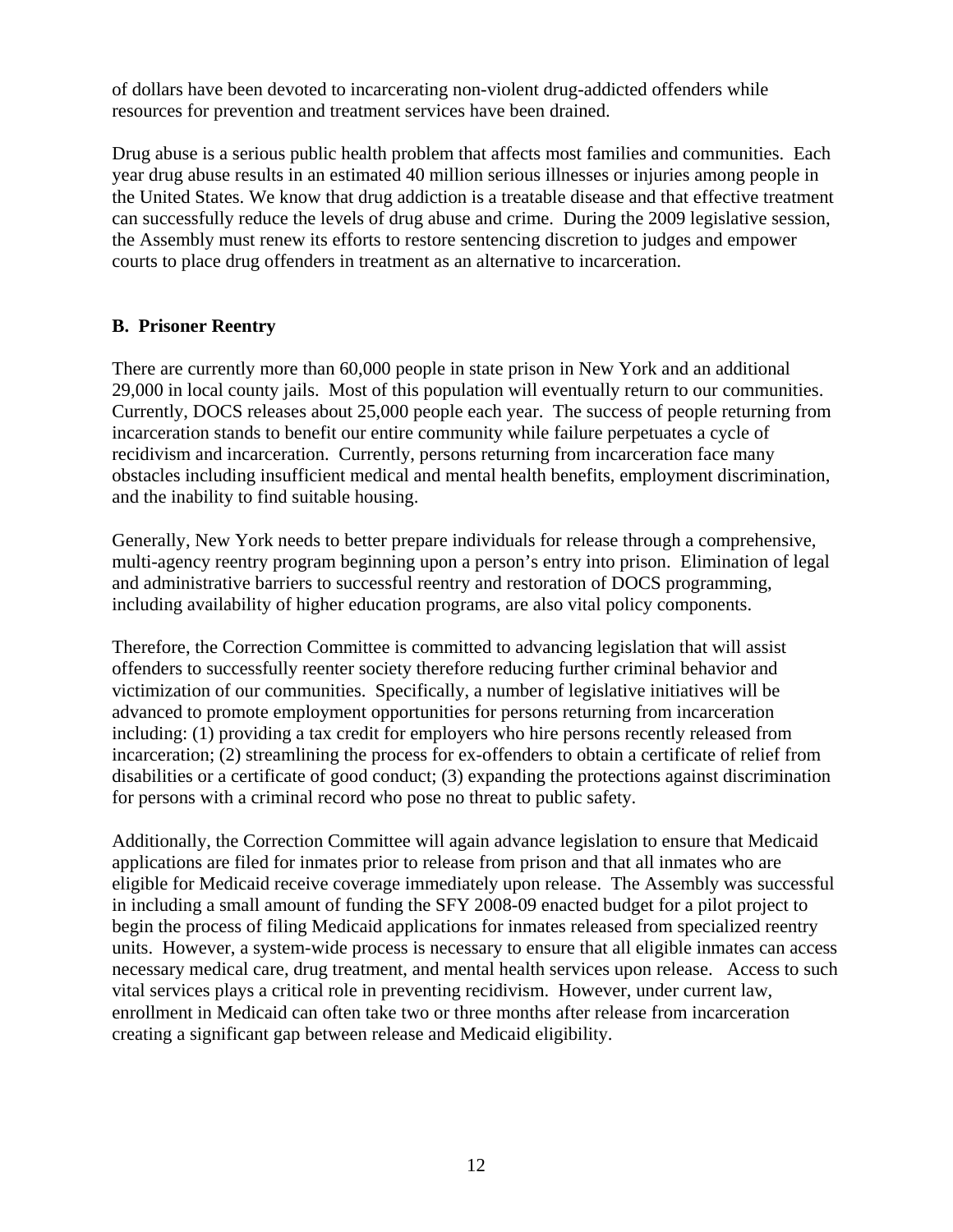### **C. Expungement of Criminal Records**

Thousands of New Yorkers currently must deal with the stigma associated with having a criminal record for the rest of their lives as they seek employment and housing and strive to become productive members of society - even after they have fully paid their debt to society and, in many cases, lived law-abiding lives for many years after completion of their sentences. New York State has long been a leader in providing fair employment opportunities for qualified individuals with criminal histories for the sensible reason that people with criminal records who are able to earn a living are much more likely to lead productive, tax-paying lives and much less likely to return to crime. Recognizing the wisdom of assisting individuals with criminal records who are qualified and not a threat to public safety to obtain employment and housing, New York must enact legislation to allow for the expungement of a criminal record to allow people convicted of nonviolent offenses who have completed appropriate treatment and/or remained crime free an opportunity to rebuild their lives without the stigma of a criminal record.

# **D. Expansion of Merit Time**

Merit time affords inmates with the ability to earn a reduction of their sentence after completing significant programming and maintaining a positive disciplinary record. Current law only allows inmates with certain nonviolent convictions to earn merit time. However, the availability of merit time allowance motivates inmates to complete necessary programming and maintain a positive disciplinary record during incarceration. The program has been shown to reduce prison violence and studies show that inmates granted merit time and released early have lower recidivism rates. Further, DOCS estimates that since its inception in 1997, the merit time program has resulted in a savings of \$369 million. Therefore, during the 2009 session, the Committee intends to advance legislation to expand the availability of merit time.

#### **1. Merit Time for Victims of Domestic Violence**

In 2002, a law was enacted to allow inmates who were victims of domestic violence and committed crimes against their abusers to be eligible for work release. At the time, the legislature and the Governor recognized that women who break the law as a direct result of domestic violence are a special category of offenders who pose very little risk to public safety and have extremely low rates of recidivism. In the 2008 legislative session, the Assembly passed legislation to expand on that idea by allowing women who commit certain crimes due in substantial part to domestic abuse to be eligible for a one-third merit time allowance.

Women who are incarcerated for defending themselves against a batterer or committing crimes because of domestic abuse pose virtually no threat to public safety: most have no prior criminal record, no history of violence, and they have extremely low rates of recidivism. Allowing these inmates whose lives have been shattered by violence to be eligible for increased merit time would be an important advance in New York's continuing fight against the terrible epidemic of domestic violence. It would allow incarcerated survivors of domestic violence to more quickly begin the difficult journey of returning to their communities and children, rebuilding their lives and recovering from abuse. Therefore, the Committee intends to again advance legislation to expand merit time eligibility for survivors of domestic violence during the 2009 legislative session.